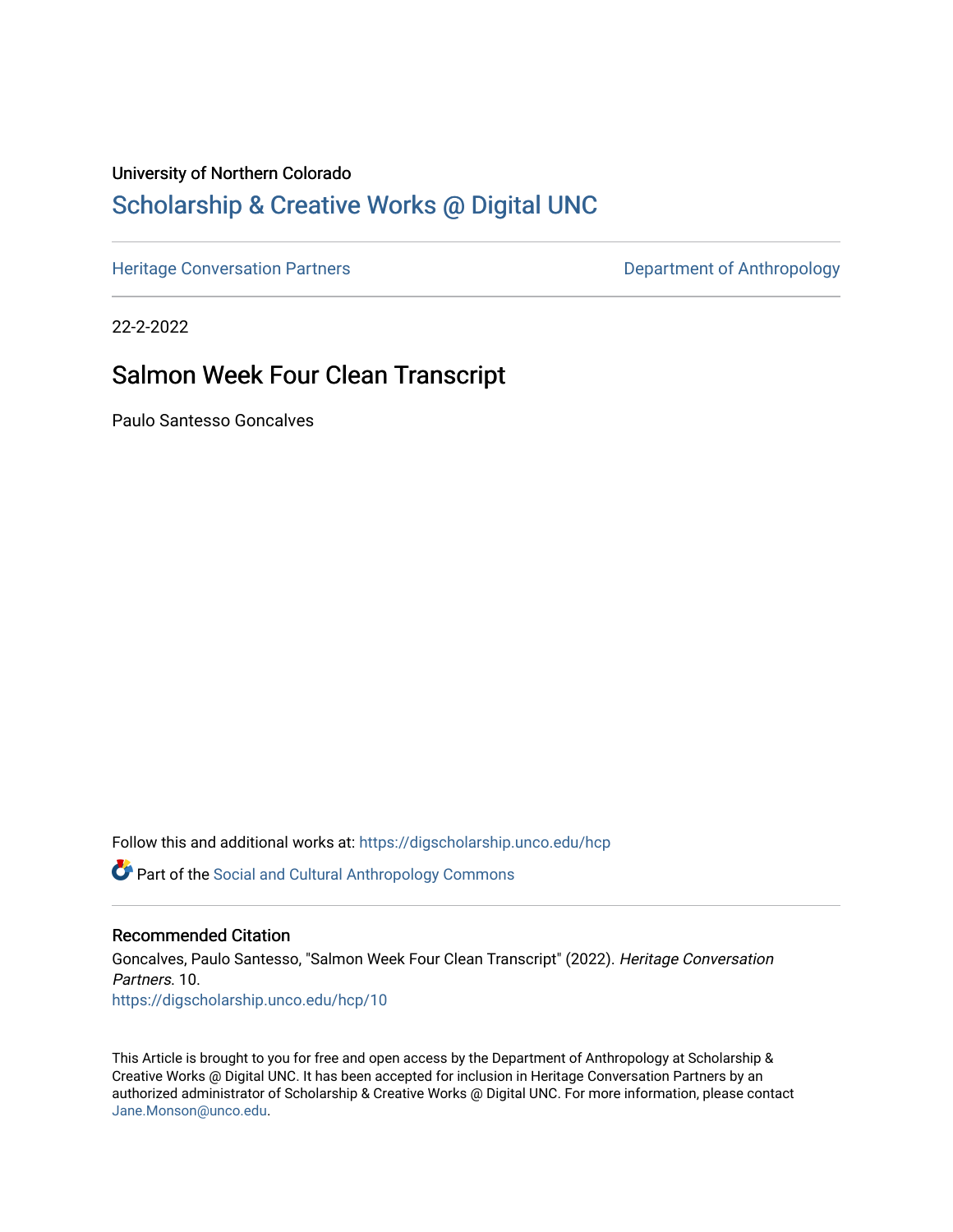## **HERITAGE CONVERSATION PARTNERS PROJECT- SESSION 4**

#### **TRANSCRIPTION COVER SHEET**

**INTERVIEWEE:** Paulo Santesso Goncalves

**PRESENT:** Paulo Santesso Goncalves, Aiden Modrell, Hannah Miller, Kayla Watkins, and Tally Eastman

**PLACE OF INTERVIEW:** Remote Zoom Session. Greeley, CO.

**DATE OF INTERVIEW:** 22 February 2022

**LANGUAGE(S):** English

**INTERVIEWER(s):** Tally Eastman, Aiden Modrell, Hannah Miller, and Kayla Watkins

**RECORDIST:** Aiden Modrell (through Zoom)

**TRANSCRIBED BY:** Hannah Miller

**TRANSCRIPT PROOFED BY:** Aiden Modrell, Kayla Watkins, Aiyana Montez, Danny Celentano, Tally Eastman, Maddy Carpenter, and Kaden Schissler

**TRANSCRIPT ANALYSIS BY:** Aiden Modrell, Kayla Watkins, Aiyana Montez, Hannah Miller, Tally Eastman, Kaden Schissler, Danny Celentano, and Maddy Carpenter

| <b>REFERENCE:</b> | $AM = A$ iden Modrell            |
|-------------------|----------------------------------|
|                   | $KW = Kayla Watkins$             |
|                   | $HM =$ Hannah Miller             |
|                   | $TE =$ Tally Eastman             |
|                   | Paulo = Paulo Santesso Goncalves |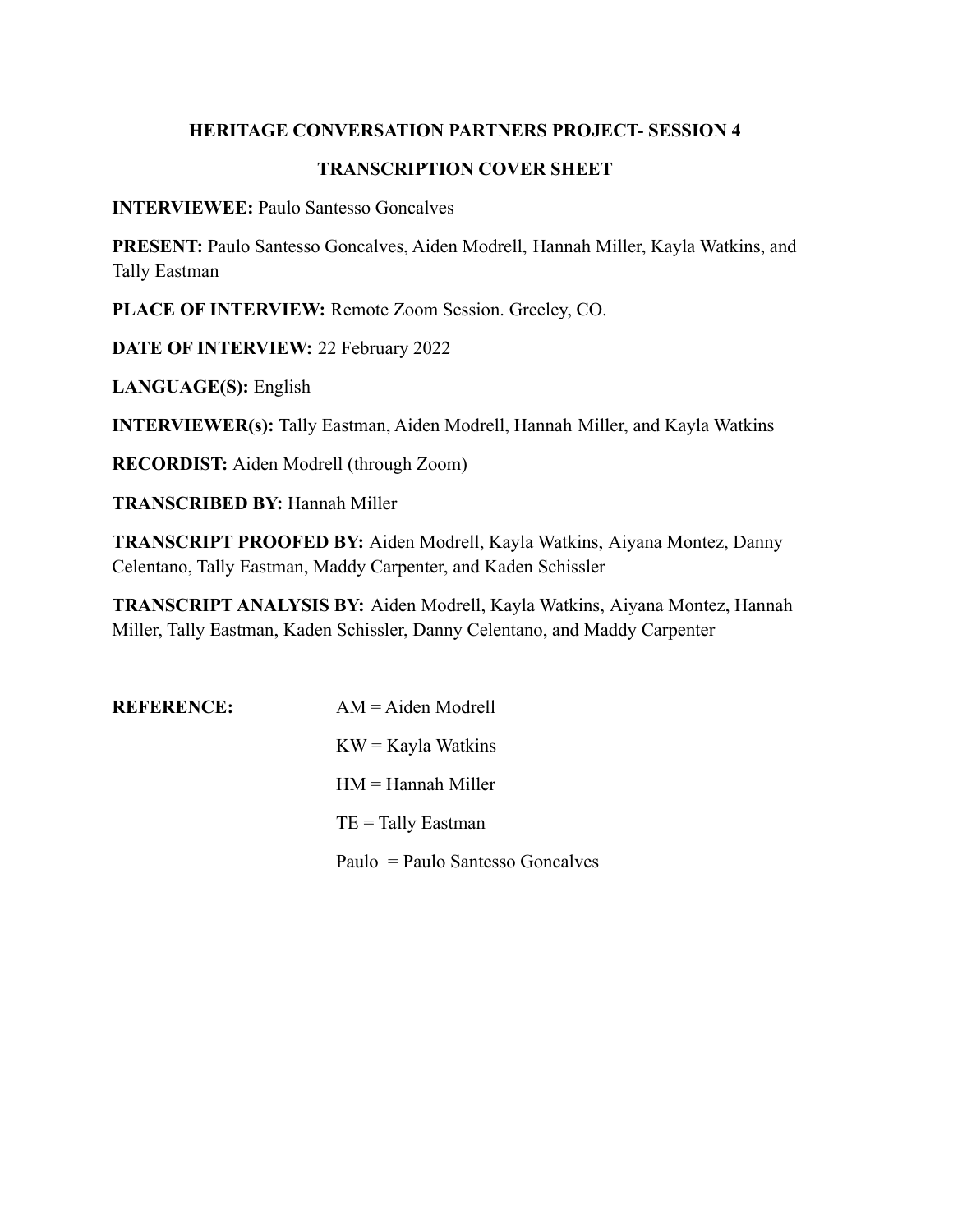## **TRANSCRIPT**

#### **AM**: Hello.

**TE**: Hi, I know no one else is here, but I will need to leave about 10 minutes early because my class is at 12:30 and I have to actually clean off my car because it's an exactly 30 minute drive, so-

**AM**:Yeah, no problem.

**TE**: [To dog off-screen] What? What are you doing? Sorry, I have dogs surrounding me.

**AM**: Oh, you're good.

**TE**: [To dog off-screen] Hi. [shrugs to camera] Whatever.

**AM**: They want to be a part of the meeting.

**TE**: Well, yeah she does. She's jumping on my leg, but she does this thing where when I go to reach to pick her up, she freaks out. She, like, backs away, so then she can't get what she wants.

[Tally leaves the camera for a moment before returning with a dog in her arms.]

**AM**: Awe, baby.

**TE**: She has a [unintelligible] which is part of why, but dog.

#### **AM:** Awe

**TE**: Maybe she'll be here, we'll see.

**AM:** I was thinking I'd give like 10 minutes and see who shows up.

**TE**: Yeah, that's a good idea. I know someone just said they'd be late… Hannah.

**AM:** Oh, good. I should probably keep my phone near my-my desk.

**TE**: Right, keep on the lookout. [to her dog] Hi, hon. [Back to camera] I mean, yeah, you sent it, so we'll see. I know Paulo was supposed to be here today.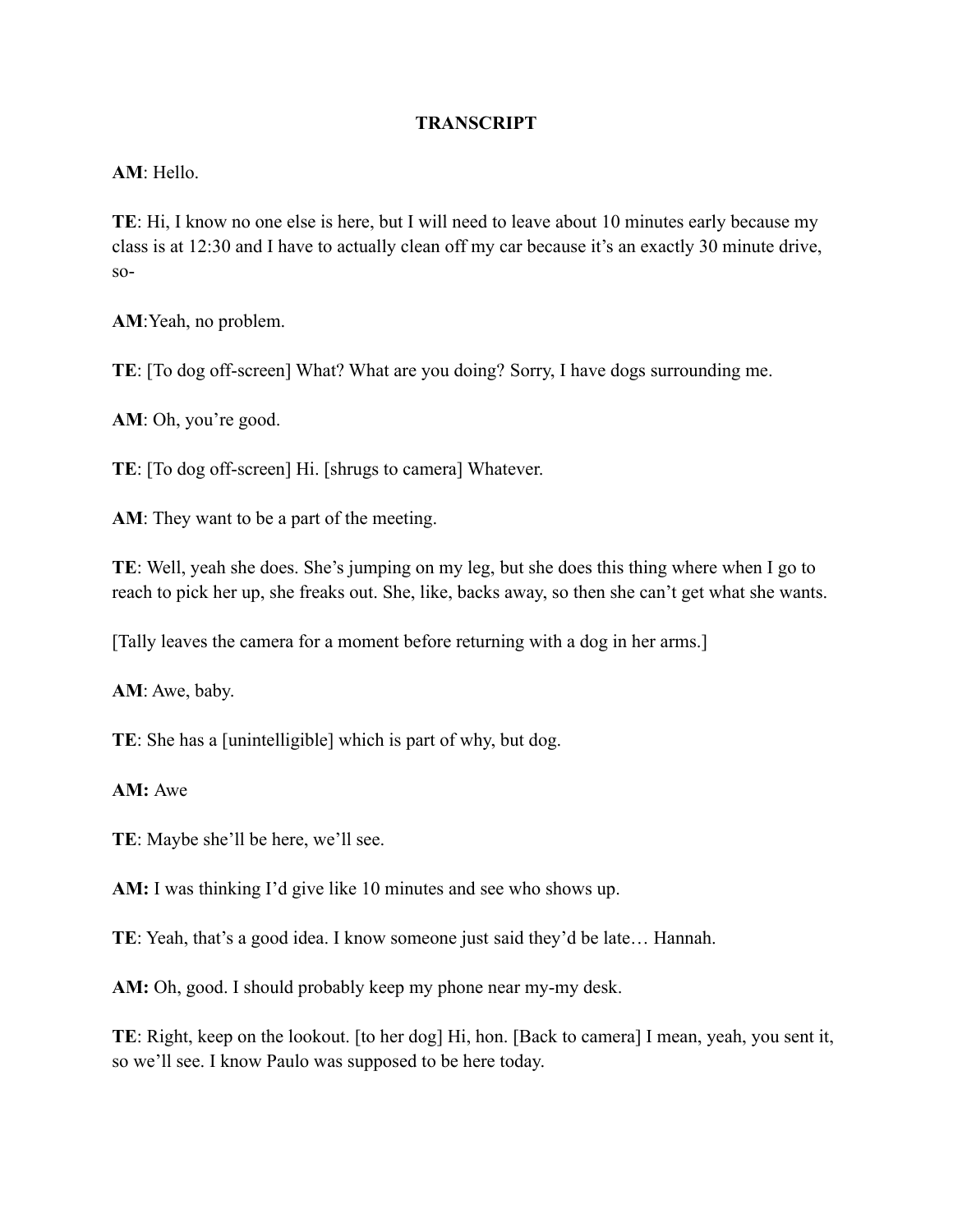**AM:** Fingers crossed.

**TE**: Right, it'd be very nice.

**AM:** Do you know how the presentation went yesterday?

**TE**: Yeah, it went really well. All of us did really well, um, since it was so vague and it was our first time, each group had, like, absolutely wildly different presentations and not like it was not a bad thing at all. Each one just did it very differently so it was like it was really unique and like easy to kind of do it. He really liked ours. We talked about how like bubbly he was, so yeah. It was pretty quick. It's pretty easy, and nice.

# **AM:** Good.

**TE:** Honestly, we spent a lot of time yesterday on, like, just discussion of Packback questions and then we kind of, like, checked in. But the biggest chunk was like the Packback questions and that. So, you honestly did not miss that much.

**AM:** Okay, good. I feel bad for missing classes.

**TE:** No, I… all of us are, like, going through it. I can't blame you

AM: It's almost like we're still in a pandemic.

**TE:** It's almost like life is… that's the thing. It's like even if we weren't, we're 20-somethings and we're in col– this is the time when everything goes wrong

**AM:** Of course

**TE:** This is the 'hey, you're broke and struggling era. And then we're like make it interesting, make it worse, so yeah. Everyone's definitely going through it and I don't- if people need to miss class I'm like yeah… [shrugs] Understandable… I decided to make myself iced coffee during this time, that's why my computer moved. [Off camera] Priorities.

**AM:** So apparently, Paulo should be on his way.

**TE:**Okay, good. Cause i was gonna say, I feel normally they're here by now. Yeah, he must have otten held up. Are you talking to Karin?

**AM:** Yep.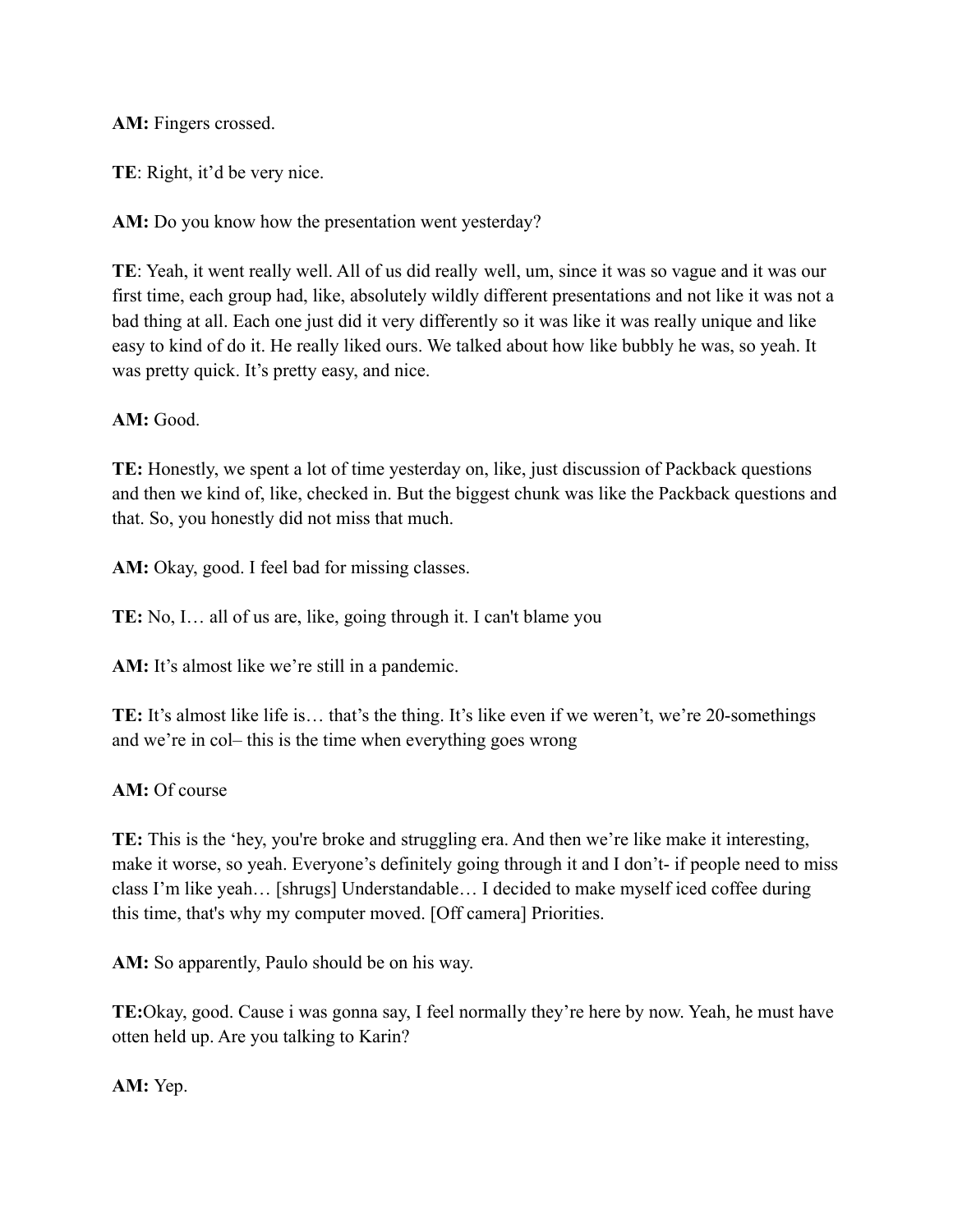## **TE:** Okay.

**AM:** I'm texting like three different people at once.

**TE:** Understand… you're like coordinate, coordinate.

**AM:** Logistics, logistics.

**TE:** Exactly

PAULO: Hello! How are you?

**AM:** Good, how are you?

**PAULO:** good.

**TE:** I think Hannah may be late, but.

**PAULO**: That's right, okay.

**TE:** I don't know about

**AM**: Everyone else.

**TE:** Just us

PAULO: I-I don't [points to ear] okay, okay. Oh my God.

**TE**: Trying to get it set up?

PAULO: Yes, good. [Tally laughs off camera] That's okay, n-now.

**TE:** I'm glad.

### **PAULO:** yeah.

**TE:** Let me find… Aiden is it week four?

**AM:** Yes.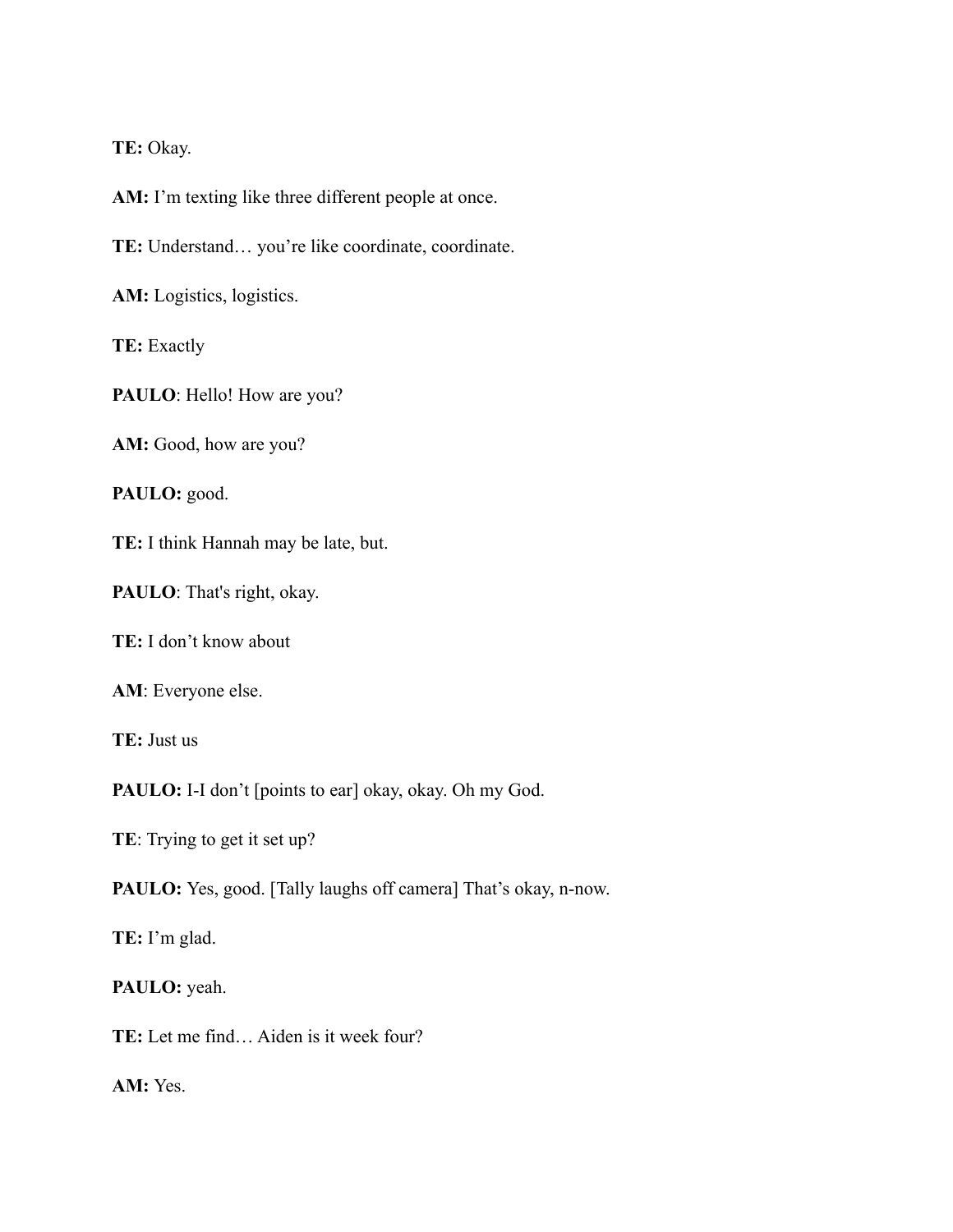**TE:** Okay, perfect. Awesome. I have it pulled up. Are we… Do we just want to start with us, Aiden?

**AM:** Yeah, sure. I'm just a little preoccupied because I'm just messaging everyone still, so.

**TE:** That works.

**AM:** Just go for it.

**TE:** If that works for Paulo, that works for me. Um… How do you like the snow today? The snow? Is it snowing in Boulder? Can you hear me? Hello?

**PAULO:** The snow in Boulder ["how do you say..." in Portuguese] interfaces, interfaces in your internation, maybe.

**TE:** Okay.

**PAULO:** No problem, no problem.

**TE:** There's supposed to be even more.

**PAULO:** This, this is the new questions, the five questions or seven questions, that living family more. [makes hand gestures]

**TE**: Mmmhmm. Oh yeah, mhm. That does make sense.

**PAULO:** Yeah, alright.

**TE:** So, okay, I have translate up, too, so if there're any words you don't know in English, but you're thinking in Portuguese, if you just type it, then we can meet in the middle.

**PAULO**: Okay.

**TE:** Would that work?

**PAULO:** I try, I try in communications.

**TE:** Yes, yes. You do very, very good.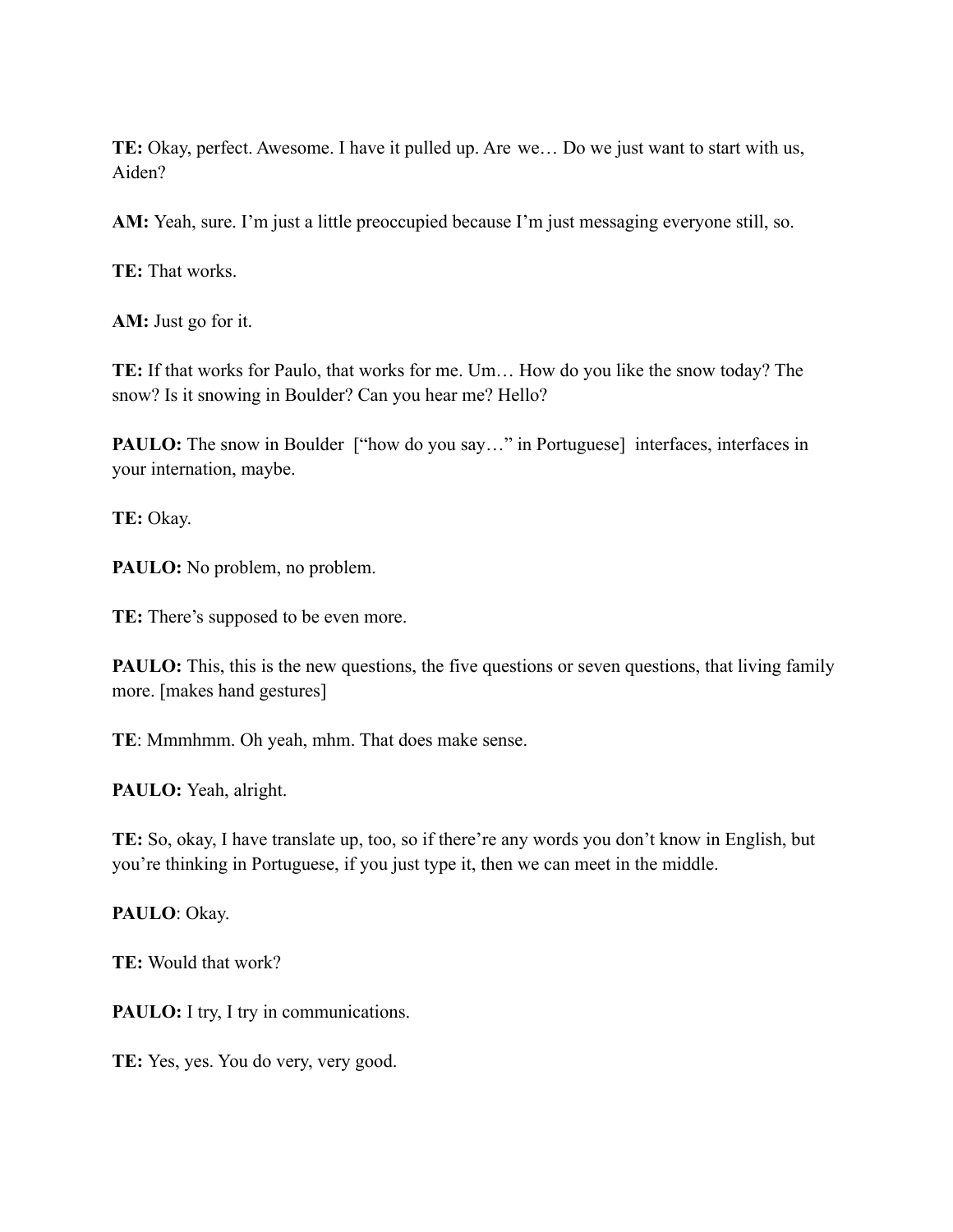**PAULO:** I try my- my patience is trying and listening. The translations maybe *tambien* ["also" in Portuguese] No, no, no understand more.

**TE:** That makes sense. So you do better… I remember from last time that, like, with writing, and like actually being able to read it and take your time in English.

**PAULO:** I don't, I don't remember. Um, oh my gosh, I don't remember.

**TE:** That's totally fine.

**PAULO:** I listen English and I was studying English and in Boulder and that is-is… gen-generally.

**TE:** Yes, yep.

**PAULO:** Generally, 20 day generally, and don't many know, many-many, many times.

**TE:** That makes sense, yeah.

**PAULO:** And I, I don't speak English.

**TE:** Yeah, yeah. You don't have-

**PAULO:** Yeah, yeah-

**TE:** All the words up here like we do. So you can hear them all around you, but that doesn't mean you're like [taps head] like, yeah, I totally hear every word, yeah.

**PAULO:** [Paulo laughs] Okay.

**TE:** It's the same if we listened to Portuguese. You know, there's a few words we'd be familiar with, but if you speak it quick, since you know, we'd, we would only get some understanding. It definitely takes time.

PAULO: Yeah, yeah, but come on, come on.

**TE:** You're doing great. Oh, hi, Hannah.

**PAULO:** [laughs] Oh, Hannah.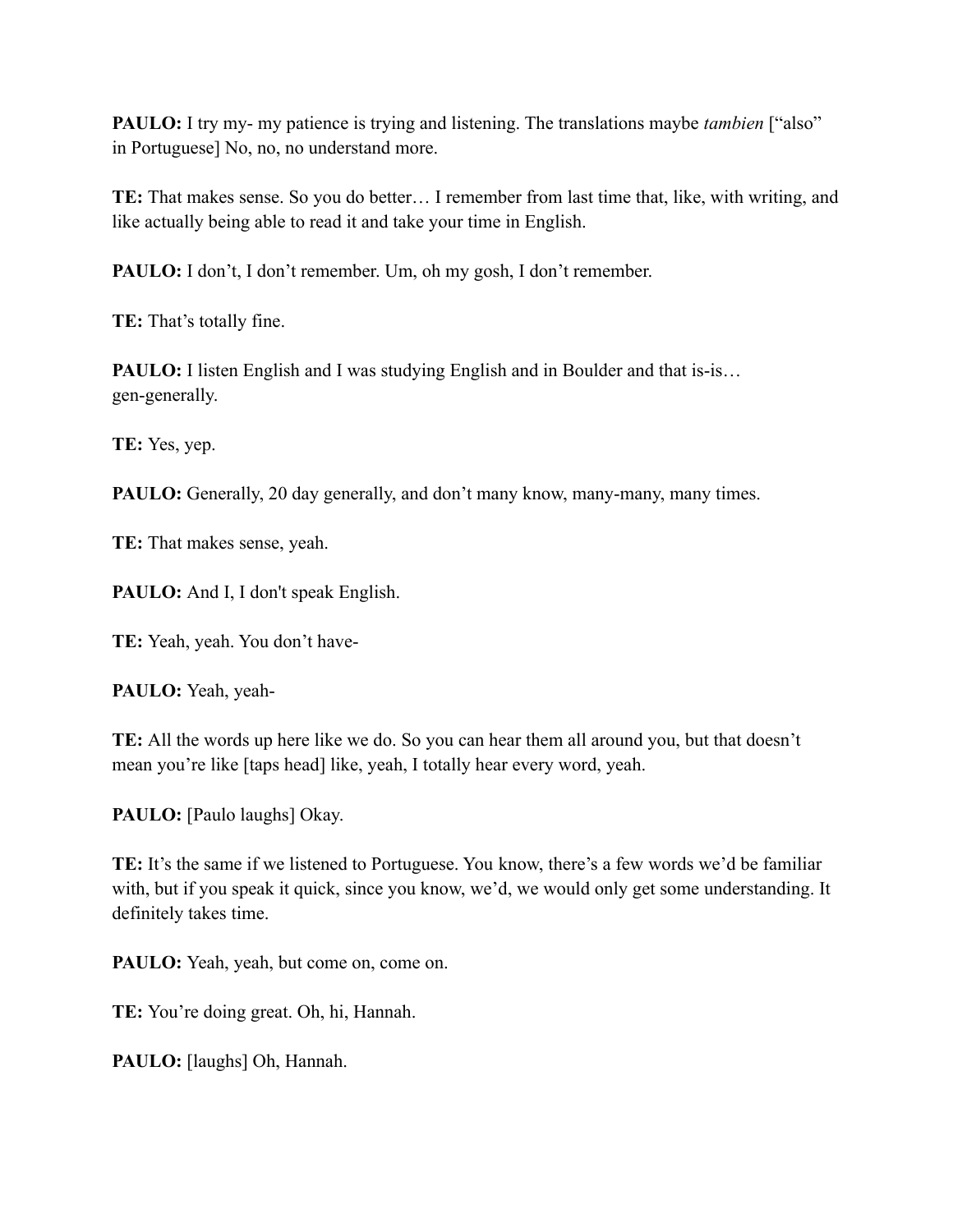**TE:** I know she's just getting off work. Hello!

**PAULO:** Hello, Hannah.

**TE:** You have not missed much. We haven't started formally with the questions. It's about homes and, like, living today, but we can start at any point, if you want me to just start and you settle in.

**HM:** Yeah, go for it. [laughs]

**TE:** We don't have to follow the exact dots, but I'm just going to use them to start. So, Paulo, where-what was, what were the houses or the living like in Brazil, especially compared to here? What were all of the homes and the neighborhoods like?

**PAULO:** In Brazil, I live in a big city, in San Paulo. It's more, very, more buildings now. I live in apartments in San Paulo, Brazil. And difference in the Boulder, I live in house. My, my, my impressions in the house in the USA more, more, more [murmurs in Portuguese] more, more, oh my God.

**TE:** You mean like bigger? Or?

**PAULO:** In Boulder, it is small. In Brazil, this [gestures] three, three, three *vesas* my own, *tres vesas* [fluctuating between Portuguese and English; meaning in Brazil, his apartment was 3 times bigger] my own, okay, three more bigs.

**TE**: Yeah, yeah.

**PAULO**: I think you say is constructions. The construction is more the wood.

**TE**: Yeah

PAULO: In Brazil, it's more in the bricks, bricks.

**TE:** Okay, yeah. There is lots of-

**PAULO:** This is different-

**TE:** a lot of–

**PAULO:** More, more construction in the wood here.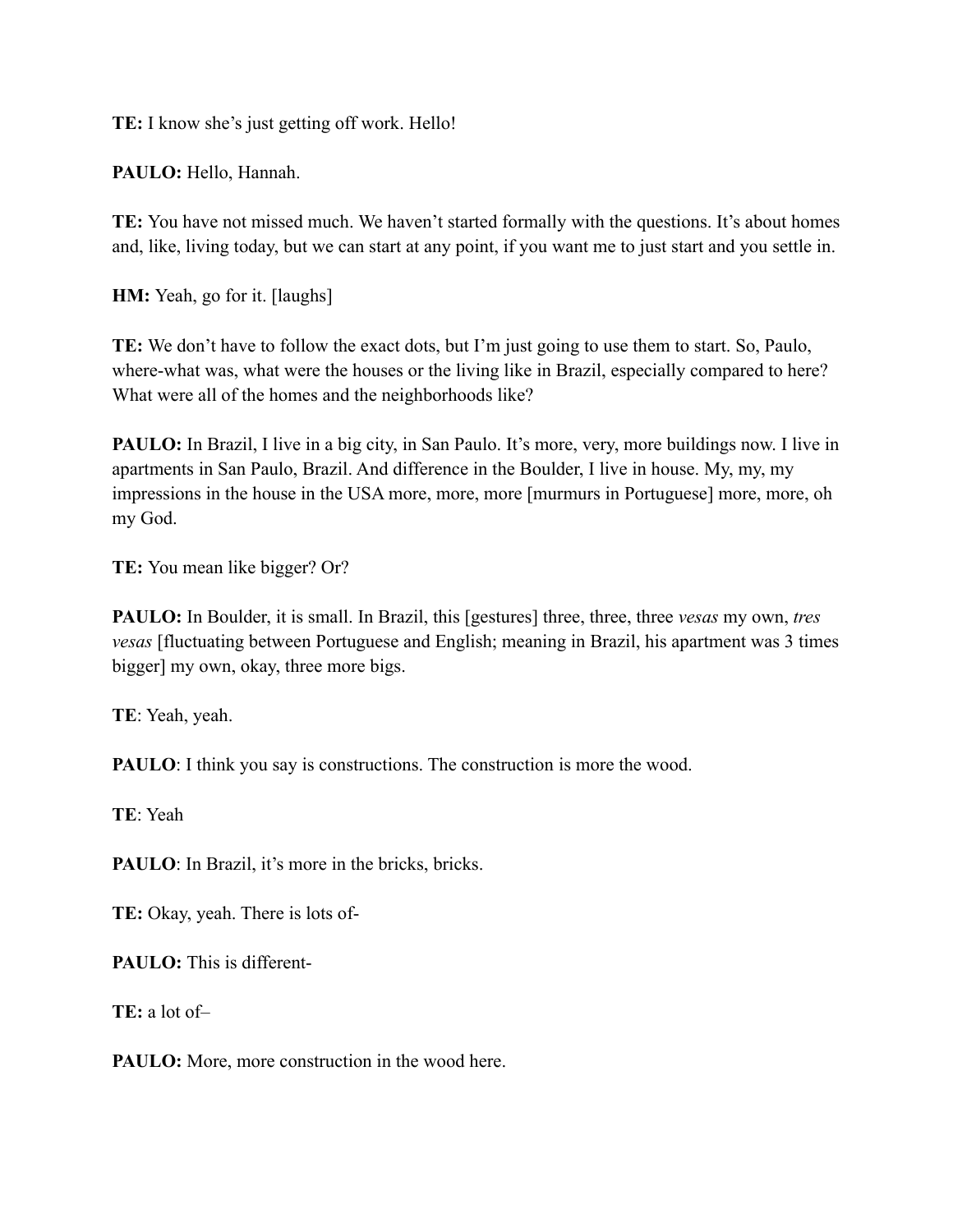**TE**: That makes so much sense. I think-

**PAULO:** But, more questions are difficult, difficult... uh buy, buy house. Different in Brazil and Brazil is more difficult, more, yeah. More in finances, and more in price.

**TE:** It's not as easy. It's not as..do you know the word accessible?

**PAULO:** It's more, more difficult to access, both in the finance. Then Brazil, what, when the people get more class *socio*, it's more easy and the classes socio *baixa* [Portuguese: down] [thumbs down gesture]. In governs-in govern, [Portuguese] see you, financials [makes a fist] for peoples.

**TE:** Yeah, that makes sense.

**PAULO:** Yes, it is difficult, difficult to buy. I have my house, my apartment. Don't [Portuguese].

**TE:** Do you have it in Brazil, or your one here?

**PAULO:** No, in Brazil. In Boulder, I live in the houses, the universit.

**TE:** Yes, yes the housing there because your wife is a-

**PAULO:** teacher, teacher at University Colorado.

**TE:** What does she teach? I think we might have talked about that before, but…

**PAULO:** My wife is [Portuguese], oh my God. I looked up a while ago. I don't know, I don't.

**TE**: I understand. It's like, I don't know that word!

**PAULO:** But, I speak to my teacher in English. Teacher, I need practice because my listening, my speaking, my think. I need more, more, more, but is difficult. I speak in Portuguese in the house, my daughter, my wife, I don't, I don't work now. Oh my God.

**TE:** Yeah, most of the people around you, you don't need to practice English or you don't have-. Is your wife bilingual? Does she speak English?

**PAULO:** Speaking English, speaking Spanish.

**TE:** Your wife sounds so smart! Yeah, she sounds cool!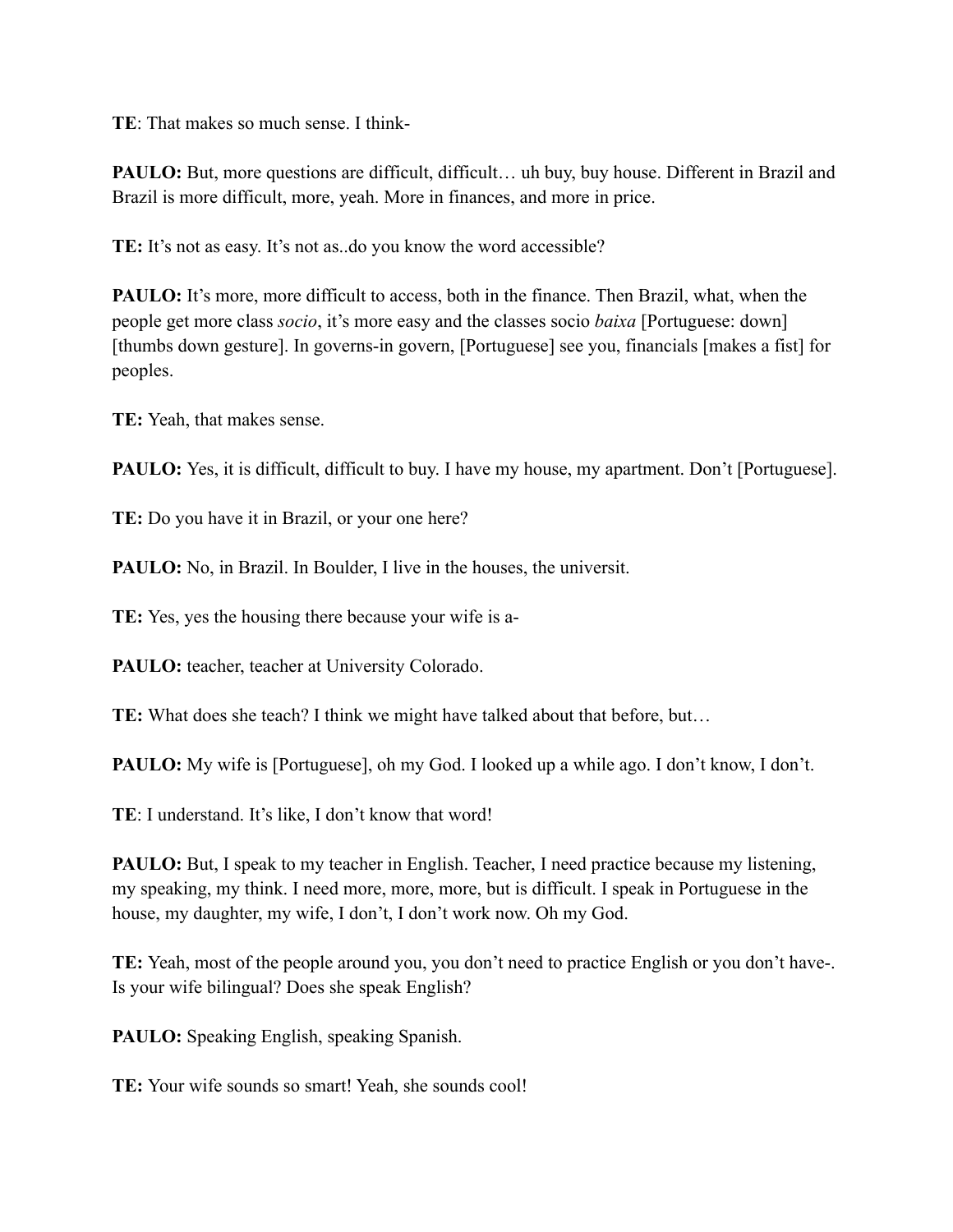**PAULO:** But as soon as-[waving hand around and laughing] Ahh Oh, you need to study! My boss, my boss. My wife is my boss!

**TE:** She'll come home from teaching at school and you'll be like all right, grade my English. It's time.

**PAULO:** But, the other questions. Which family members live at home together in your culture? This [struggling] depends, the *socio* class and social culture. And in Brazil, the many *socio*, this living in more peoples in the house. Grandf-grandfather, grandmother, mother, parents and their parents, and the children this [intertwines fingers together and speaks Portuguese]. More family, more house is more.

**TE:** A full family all together.

**PAULO:** Small House, full family.

**TE:** Very, very, very close.

**PAULO:** But in *socio* culture [gestures high] more, more intellectual I think... four peoples, five peoples.

**TE:** Almost like-That structure is more common, like here in the US.

**PAULO:** In US? Three peoples, I, my wife, my daughter.

**TE:** So you have more space to yourself. Did you- so you grew up in a space with your whole family like that, with all of them in one house?

**PAULO:** Grew, grew up? I don't [points to head] grew up?

**TE:** Like when you were a kid, when you were a child?

**PAULO:** No, no, no, no, no new childs.

**TE:** No [laughs] that's good.

**PAULO:** Oh don't, the chats alright! Just moment.

**TE:** You're okay!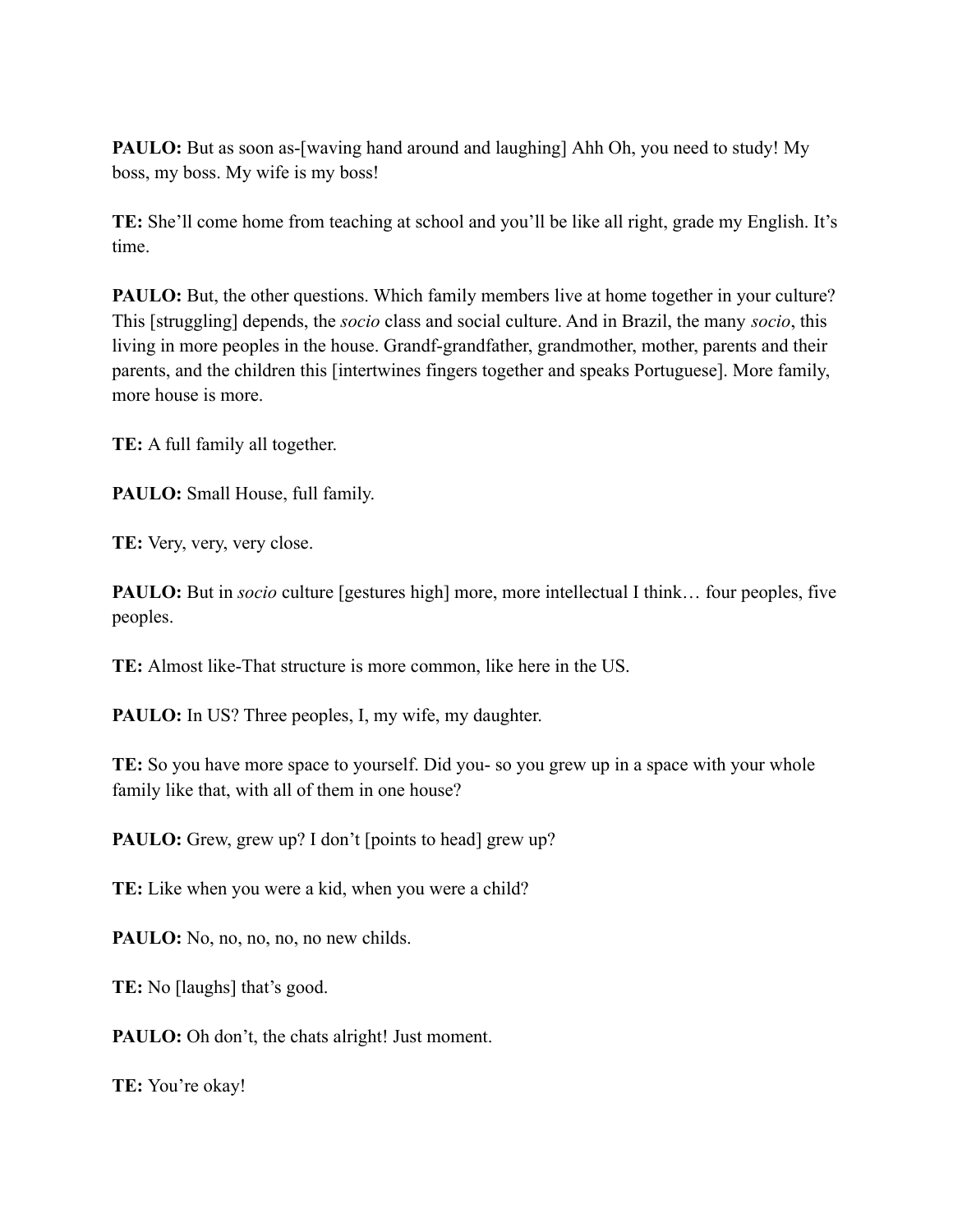*Tally in chat: When you were a kid, did you live in a house with a lot of your family?*

**PAULO:** The chat, ah okay the chat. My God. No, no. I, I- My father, my mother, and my brother. So, My family is in… My family, my mother's family, my father in this other states.

**TE:** Okay.

**PAULO**: Live in other states. My, my family is my mother, my father, my brother, and I.

**TE:** Okay, that makes sense.

**PAULO**: Yeah, well.

**TE**: So you're used to living with like, how you have now, with the smaller.

**PAULO:** No my house is with the children, it's big house, big house.

**TE**: I like that, I'm glad you have that here.

**PAULO:** Different here. But oh my god, the other questions. For the most important person in typical family, this is who the most important… In Brazil, the most important person, the person, there's mother and grandmother. The culture is organizations mother and grandmother. Your fathers and brothers, no. [wags finger]

**TE:** Who cares, who cares, it's about mom. It's mom.

**PAULO:** Mother is love family. Mother is [speaks Portuguese]. Just moments. Oh my gosh. The mother [Portuguese]. The mother is love family, they care family. Father no. Father… okay, okay, making it bigger, big, big man [gestures very high above himself], bye-bye, bye-bye. Mother, no. Mother, oh, my baby, my baby.

**TE:** Soft and loving.

**PAULO:** Touching, he's my baby.

**TE:** And you're like, mom stop it, I'm older, I'm older.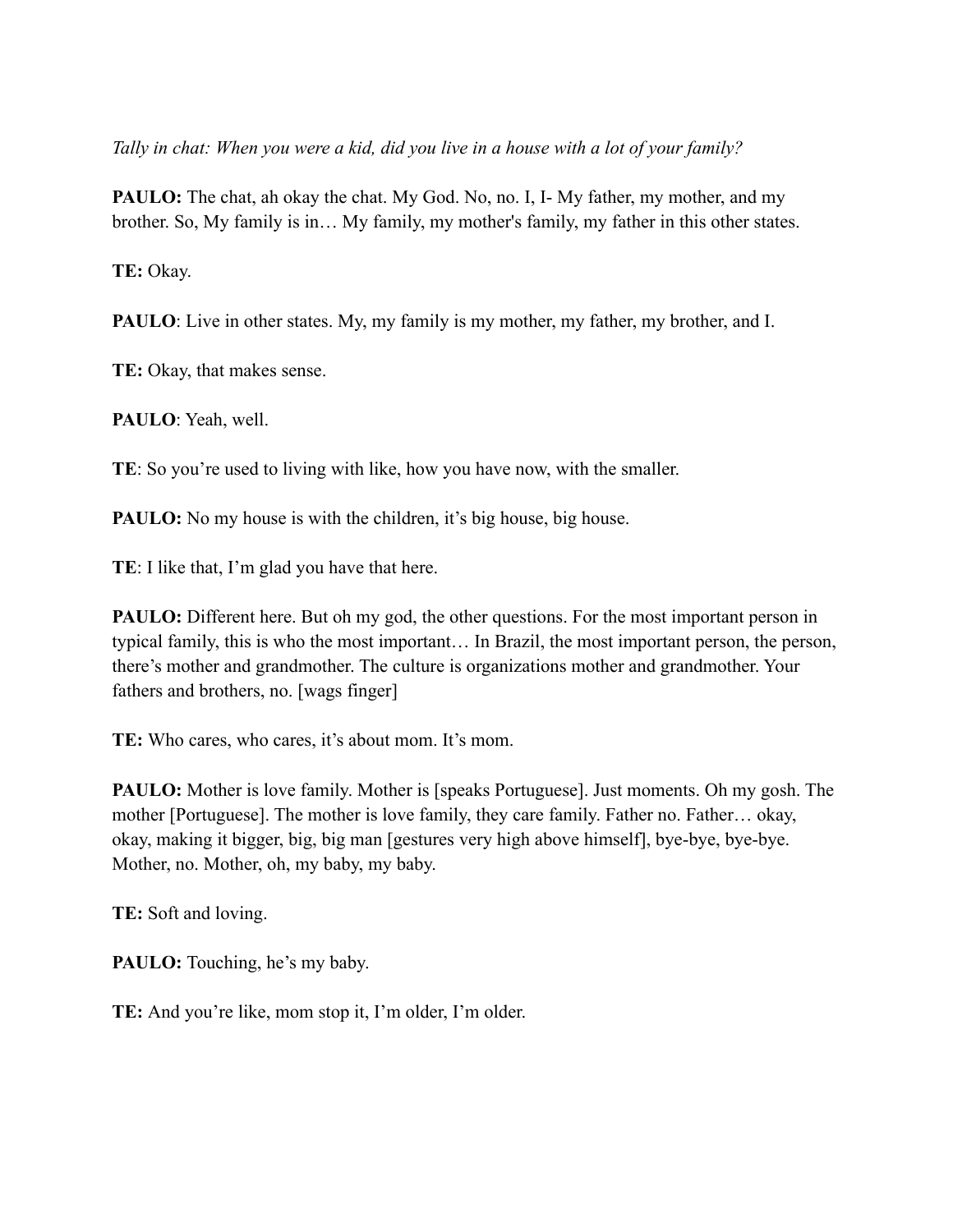**PAULO:** Okay, but I think [Portuguese] mother. But it is very, very important [Portuguese] Oh my gosh [Portuguese; translates it]. Experience the life, the mother, for the children, for the family. The mother is great, greatest emotions.

**TE**: Mmhmm. That makes a lot of sense, and is just, like, comforting.

**PAULO:** Sorry, I call my mother in Brazil [makes phone gesture]. But now I live now. I live in the house, my mother live in other house, but oh [makes 'watching you' gesture] [phone gesture and thumbs up] Hello? How are you? Fine, that's right,okay, okay. This my personal, my personal in leaving [Portuguese]. Other personal in the house down there. [Frustrated] My God.

**TE:** Yes, it's-it's so hard you're trying to get it you're making a lot of sense if you speak very clearly. I promise, you deserve to be confident about it, it just here so much going on in your brain to translate. So, it's okay that it takes some time. Is your, so is your mother still in Brazil or is your mother here in the US?

**PAULO**: No, in Brazil, in Brazil.

**TE:** And so you call all the way to Brazil?

**PAULO:** Yeah, my brother is in Brazil [Portuguese] my brother in Brazil care, *cuidado* [Portuguese: care] he care. She care… They care now. [Mutters in Portuguese] When I live here, my brother care my mother in Brazil.

**TE**: Yes, okay. If you don't mind me asking, does your, does your dad still live in Brazil or is he passed away or is he here?

**PAULO**: Who? I don't understand the phrase.

**TE**: Yes, your, your dad.

**KW**: Your father.

**TE**: Your father.

PAULO: My father. Yeah, yeah yes yeah. Yeah no my father is dead.

**TE**: Okay, yeah so that's why your brother.

**PAULO**: Yes.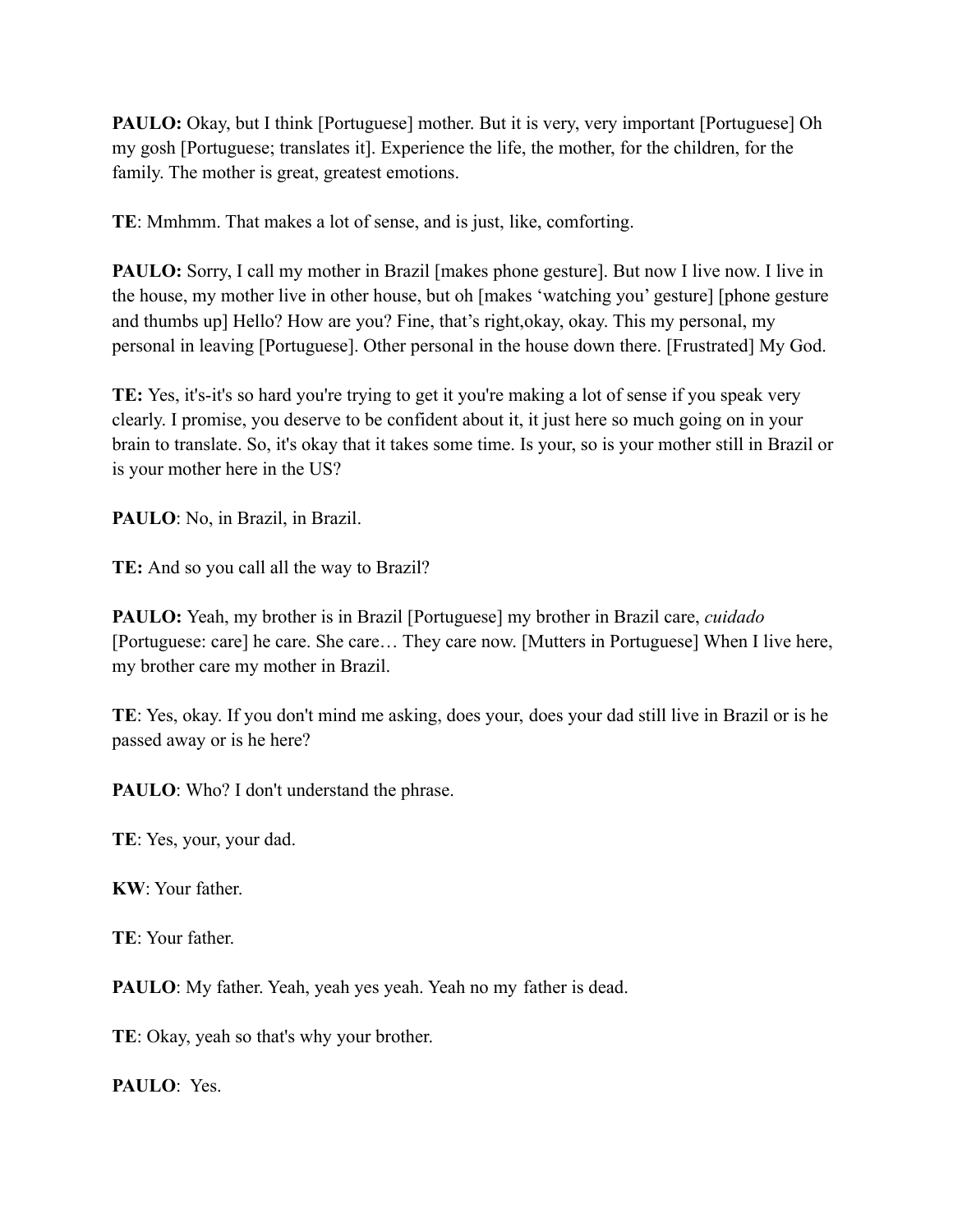**TE**: Okay. I'm sorry to hear that but. I'm glad that you still have your mom to call and… Have you visited Brazil, since being in Colorado? Have you been able to go back at all?

**PAULO**: No, go back more in the future.

**TE**: You want to?

**PAULO**: I don't know. I don't know. I don't know. In Brazil, and I am working. I am the business. I-I thinking, I live I-I- a good idea for me [Portuguese]. I would-would love to. Come back in the USA in future, but I don't know this moment. I don't know.

**TE**: How long-How long have you lived here, compared to Brazil?

**PAULO**: How?

**TE**: Like how many years, like time, have you been in Colorado?

**PAULO**: Ah, one years.

**TE**: Okay.

**PAULO**: One years, One years. I think in one years I speak more English.

**TE**: Yes, yes. You picked up a lot for the year.

**PAULO**: I try, I tried, I tried I studied. I tried. I study, I study, I study! [holding up notes]

**AM**: Nice job.

**TE**: Exactly! You're trying so hard, you're doing-you're doing so much of the work. It just takes time for it to stick.

**PAULO**: Yeah, more difficult think in English. And-and-and in Brazil, I do not really speak in Portuguese then. The day and baby. I-I old, I am old man! It's more, more difficult, but that's right, that's right, oh come on.

**AM**: Yeah, you don't have to think in Portuguese, but you have to really think for English.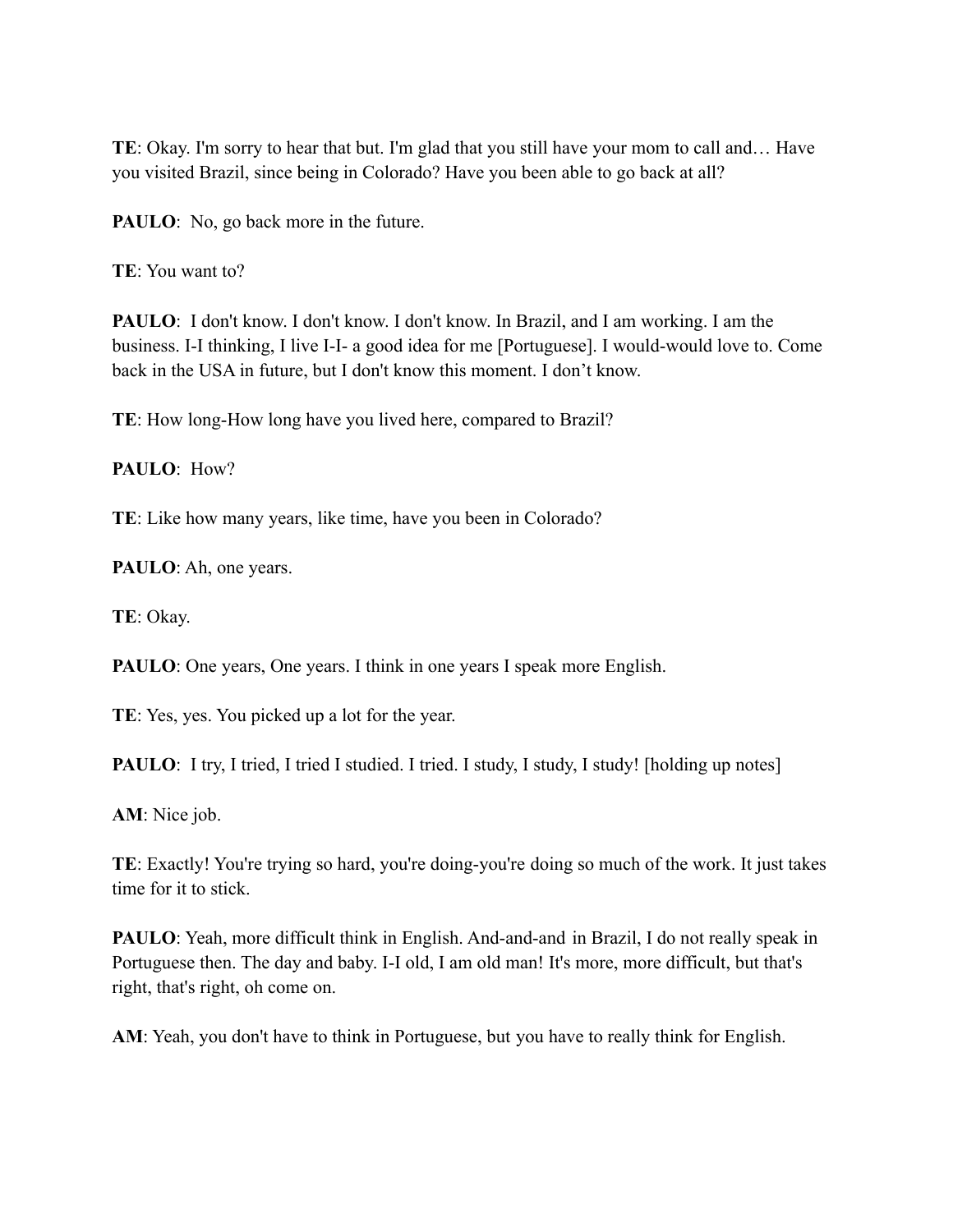**PAULO**: Yeah, I think the-the words-words is easy, no, no, no, no [stuttering on purpose, explaining how he sees it] Translations for words no, no is difficult and more and the think.

**TE**: Yeah.

**HM**: Yeah, for sure.

**TE**: And let's just there's so many different rules and words. Like how I said 'dad,' but you know father. But there's like there's multiple words that we use, so if you know the one word and someone uses this one you're like I have not, that's not how I speak English. It's not what you know. It's a very, very hard language. There's a lot of variation in it.

**PAULO**: In Brazil, this-this school in English is more traditional.

**TE**: Yes.

**PAULO**: I-I don't like the-the listening or the studying in English is in Brazil. It's very, very, oh, exhausting, and…

**TE**: Yeah.

**PAULO**: The grammar, very grammar, grammar, grammar, oh my Gosh. But I like try speaking and the listening.

**TE**: You like the-the talking of it, the people, and the-the learning compared to, you know, a teacher watching over you with the book and you're like I'll try, I'm trying [pretends to write in a book]. And they're like, you need it yeah it's less stress and.

**PAULO**: Stress.

**TE**: You learn better with language by, like hearing and speaking than having a teacher and it works better to, like, do what you're doing now. Like, I think, I-I literally think you are. I already understand you more from last time.You just, you pick it up with time and you're very animated, like you really fill it in if we think we're confused. Like you explain yourself, so when you talk with people you seem to like you're really getting it. Like you're actually... you know what you're saying.

**PAULO**: Yeah, but there's no other questions. Oh [mutters to himself-reading] in Brazil more important. Okay, what age the children move you out of the family home? Yes.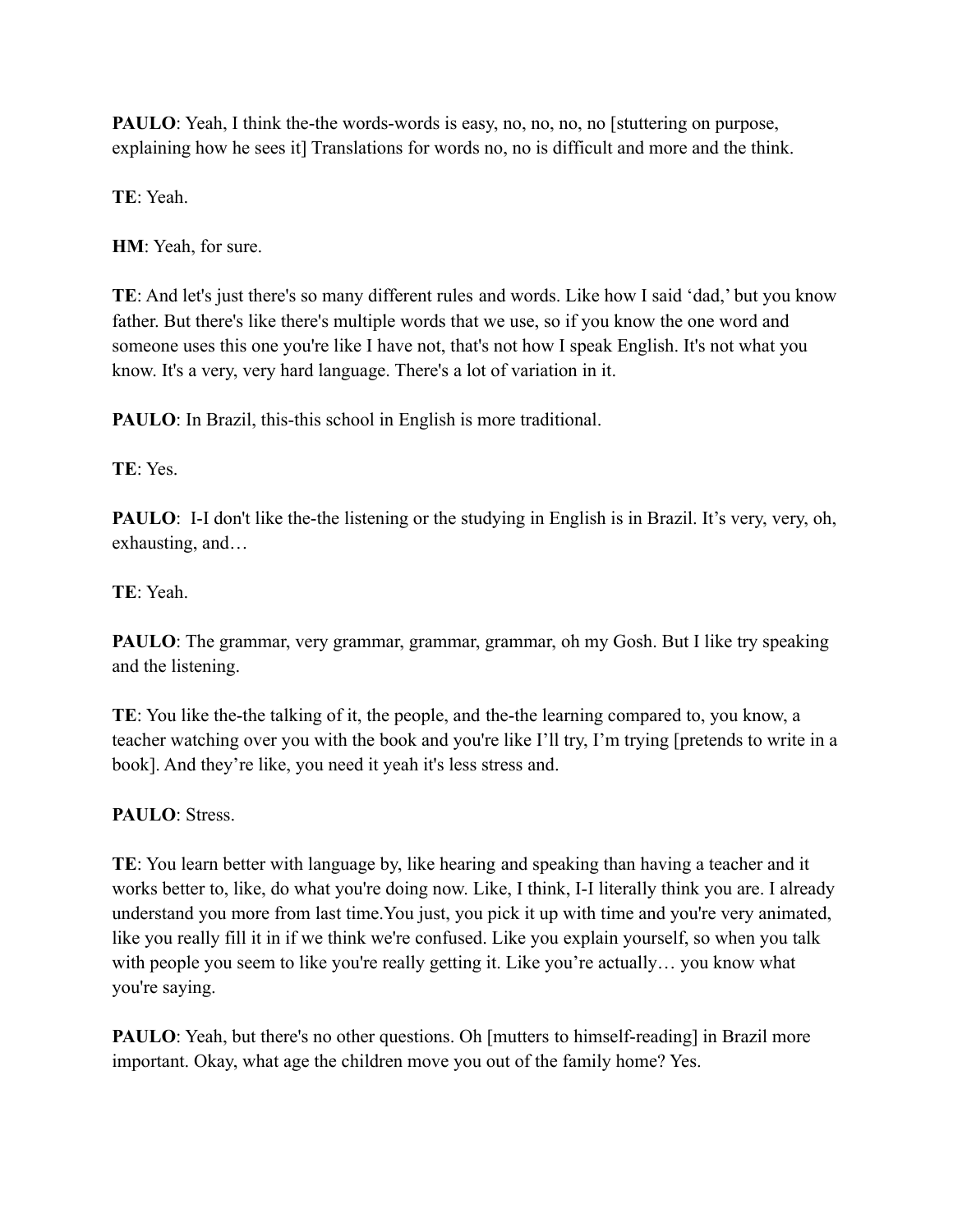**AM**: Yeah.

**TE**: Like how old.

**PAULO**: In culture in Brazil, it depends on the class-class socio. The class socio [makes moving down gesture with hand].

**TE**: Uh huh, yeah

**KW**: Social class.

**TE**: Yes.

**PAULO**: Leaving your parents uh, 30 years living with our parents. The class socio more less, but the cultural… more instructions, more teenagers.

**TE**: Yes.

**PAULO**: Teenagers. Fuck. Quinze [Portuguese: fifteen]. One five in years. But, but that depends, depends.

**TE**: Depends, mhm.

**KW**: So usually they would leave at 15 years old? One five?

**PAULO**: One five, yes.

**KW**: Years old?

**PAULO**: Yes, one five and wage. There's-there's these vari-variables, one five and wage. The conditional, the plan, conditional the parents, that my, my, my son bye-bye. [waves]. But father, oh the foods and [Portuguese]. Depends. But, what's my I think my, my, my daughter 15, 18 bye-bye, bye-bye. But-but-but, and because I am in my life and [Portuguese] my, my experience my life in my live in-in-in leaving home in teenagers. In my life because I think my children, my [Portuguese]. But in Brazil depends, depends the class socio.

**TE**: Um… I had a question I forgot what it was.Oh.Why do kids normally move out? Is it just because it's time and they want to, or do people move for school a lot? Do people move for work a lot? Why do people leave the house in Brazil- does it just depend.?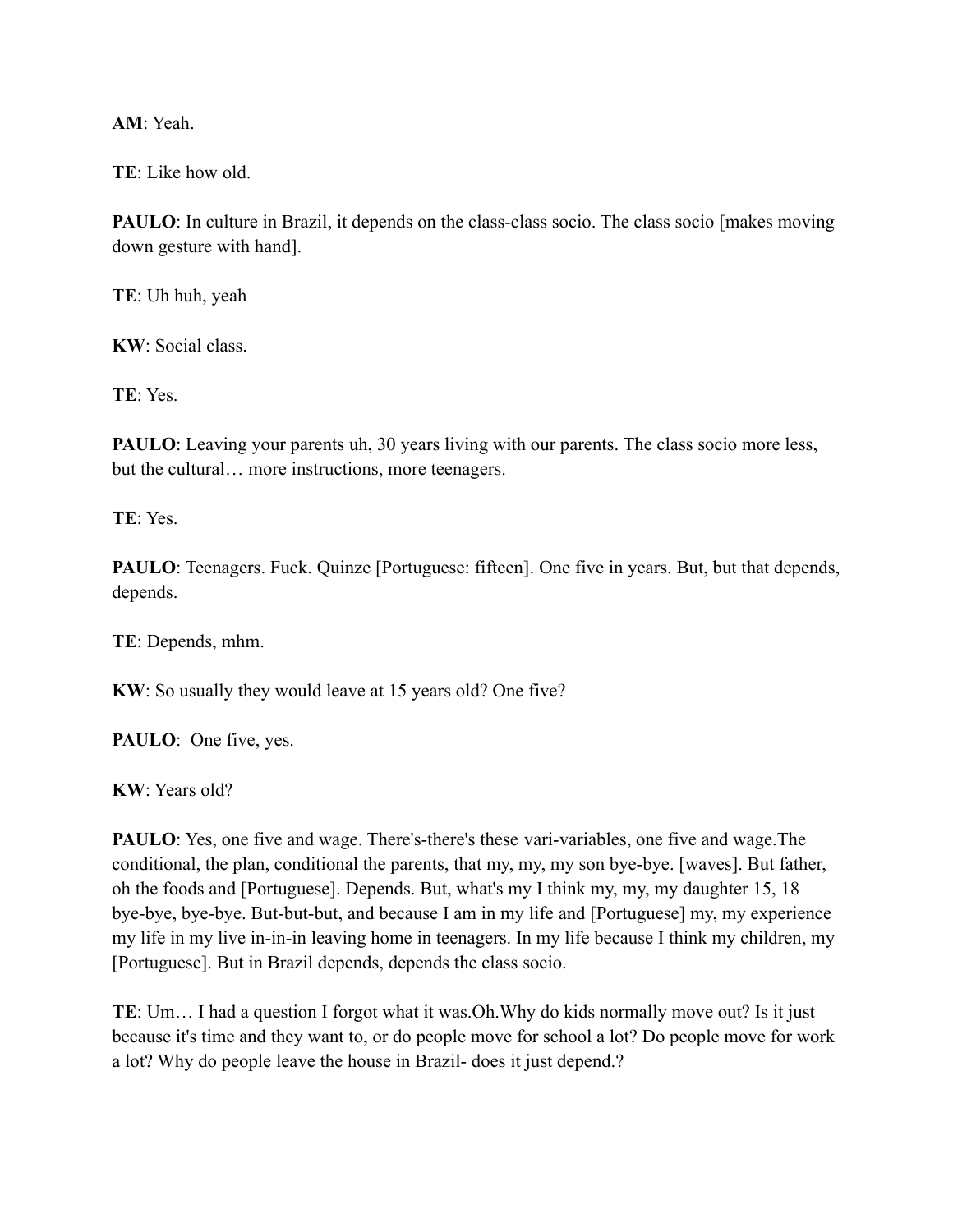**PAULO**: Depends, depends, depends. For this, is factors. The socio, the finance.

**TE**: Where they… mhm.

**PAULO**: Depends, depends. Yes. In Brazil, it's big-big. It's more big. [Portuguese] different. And more [Portuguese] [hand motions] Oh, my God. North, east, west, and sou-sou?

**AM & TE**: South.

**PAULO**: South, south. Is more different the [Portuguese].

**TE**: Okay, as you go south?

**PAULO**: In south, there's San Paolo, Rio Janeiro, Santa Catalina [cut out]. This more [same word in Portuguese again] and the middle, not best, north, north more best [unintelligible].

**TE**: So it gets like lower social class, kind of, in the south is that what you're saying or?

**PAULO**: Um, repeat please.

**TE**: Like are you saying that, as you go more south in Brazil, the socio, like the class and all of that is different. As you go south it gets, like does it get lower? Overall, or?

**PAULO**: No, no, it's very different the class socio. Depends on the region, yeah. [Mutter to himself] In Brazil [unintelligible] conditionals, yes. Do you think children should look after their parents?[mumbles, laughs] Their parents when they get old. Yes! [gives thumbs up with eagerness] Oh no, no. I don't think so because I believe that we should preparate [Portuguese: get ready] to get old, I think. But in Brazil, most people take care of the parents after, after. No, no traditional, no, no, no, preparate.

**TE**: And-

**PAULO**: No preparate and depends, my son or my daughter for care.

**TE**: Mmhmm.

**AM**: They don't like prepare.

**PAULO**: The culture in Brazil.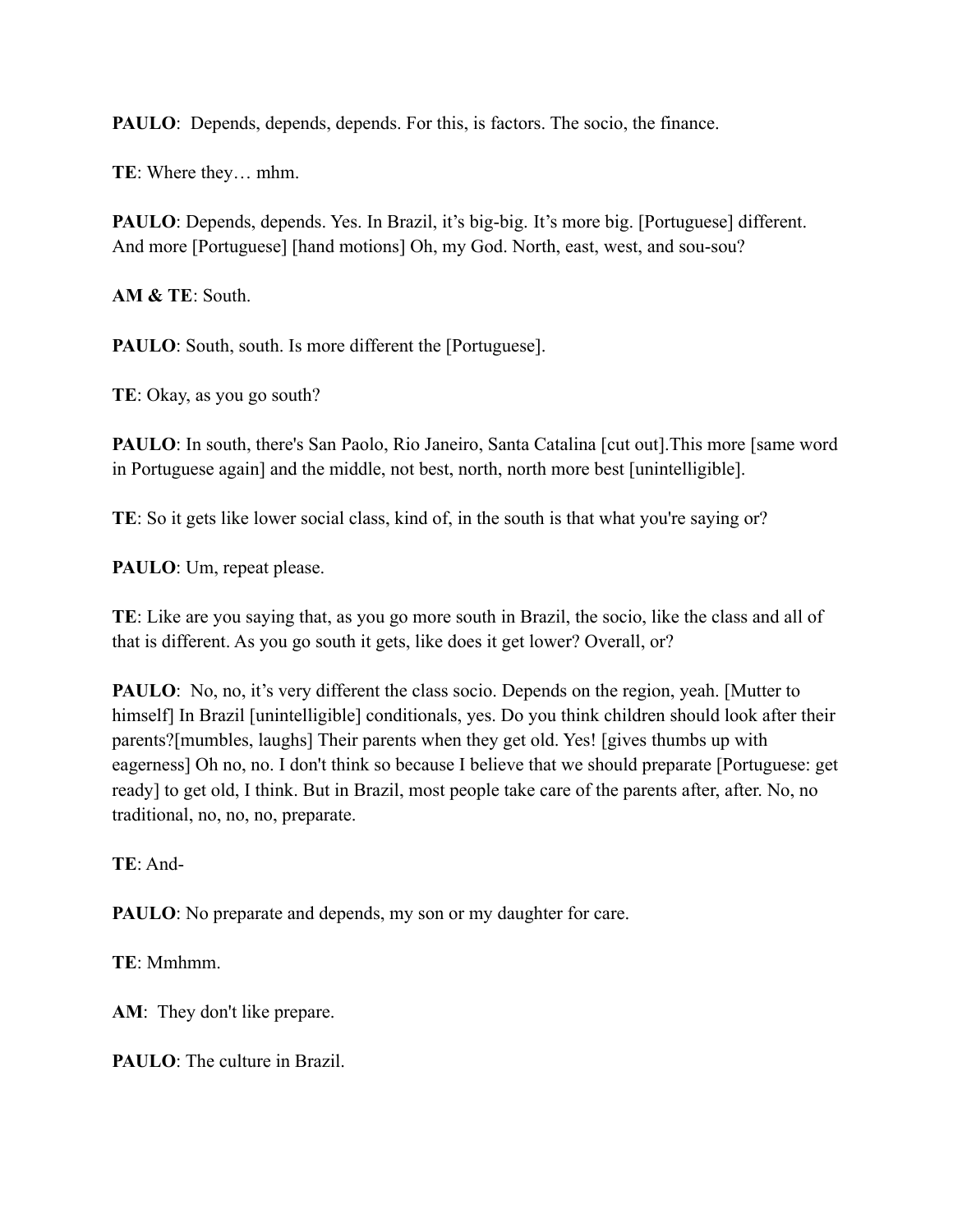**TE**: And like how here we have a lot of, like, homes or nurses, because it's not nearly as common for children to look after old parents. So in Brazil it's more common for the family to be reunited and the kid to help the parent instead of, like, going to a paid care facility or care place?

PAULO: And you know, [Portuguese].

**TE**: And I can repeat anything if you need.

**PAULO**: [chuckles] The people's living and, in the mesmo, mesmo [translates Portuguese: same] but it's the same people live in the same local, I- people's… [Portuguese] Uh, Same take care the, oh, the father, the mother then childrens [Portuguese]. Oh my gosh.

**TE**: I… Okay.

**PAULO**: Yes.

**KW**: Does your brother live with your parents?

**PAULO**: No, no.

**KW**: No, they live separate.?

**PAULO**: Live in separate in another-another house but proximo [Portuguese: next; pushes hands together].

**KW**: Close? [copies his hand motion]

PAULO: Close, close my mother.

**TE**: Yes, he sees her, yeah so. He helps, but he doesn't, it's not like he's an in-home all the time care? Okay. How often do you get to call or talk to them?

**PAULO**: Oh, sorry? [leans in].

**TE**: How often do you get to call or talk to your mom and brother?

PAULO: Uh, 1, 1, 1 day. The weekend.

**TE**: Okay, yeah. Okay, so once a week.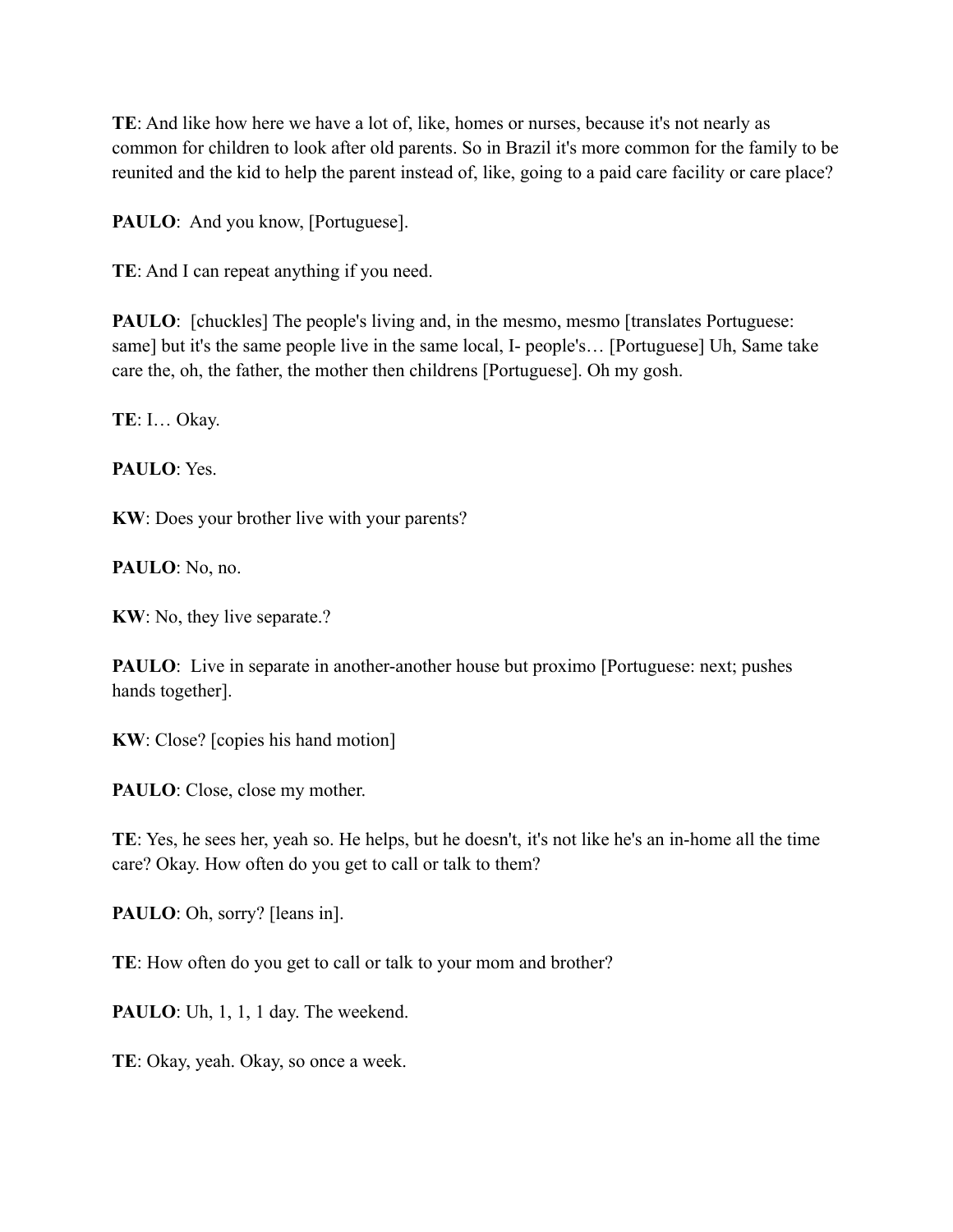**PAULO**: [Phone hand motion] Hello, how are you? At the mothers. That's right, that's right. Okay, and then video-video call. [makes sure we understand before continuing] Oh, [excited noises, waving, hugs, crying gesture, Portuguese].Calm, calm, calm mother, calm mother. [laughs].

**TE**: So, I- you guys can stay, I have to go to get the snow off my car to get to class on time, but it was lovely to talk to you, Paolo. I'll see you next week!

**KW**: Goodbye, Tally!

**TE**: If you're next week. But, bye, I'll see you guys later.

**PAULO**: Bye, bye.

**AM**: Your, Paulo, your mom reminds me of my mother, always-always crying. [crying gesture]

**PAULO**: Call mother [crying motion on phone, Portuguese]. Word in Portuguese this, so that, uh miss?

**AM**: Miss.

**PAULO**: Miss.

**KW**: She misses you.

**PAULO**: Very miss. [hugging motion] Very miss. [laughs] It's fine. That okay. My mother is 85 years.

**AM**: wow.

**PAULO**: But [unintelligible] Italian. So they speak [Italian, says he knows little Italian in the language]. But my English is no speak! [grabs his head].

**KW**: Your English is good. You're very good.

**HM**: You are good at English.

AM: And you're getting a lot better, too.

**PAULO**: So, so but.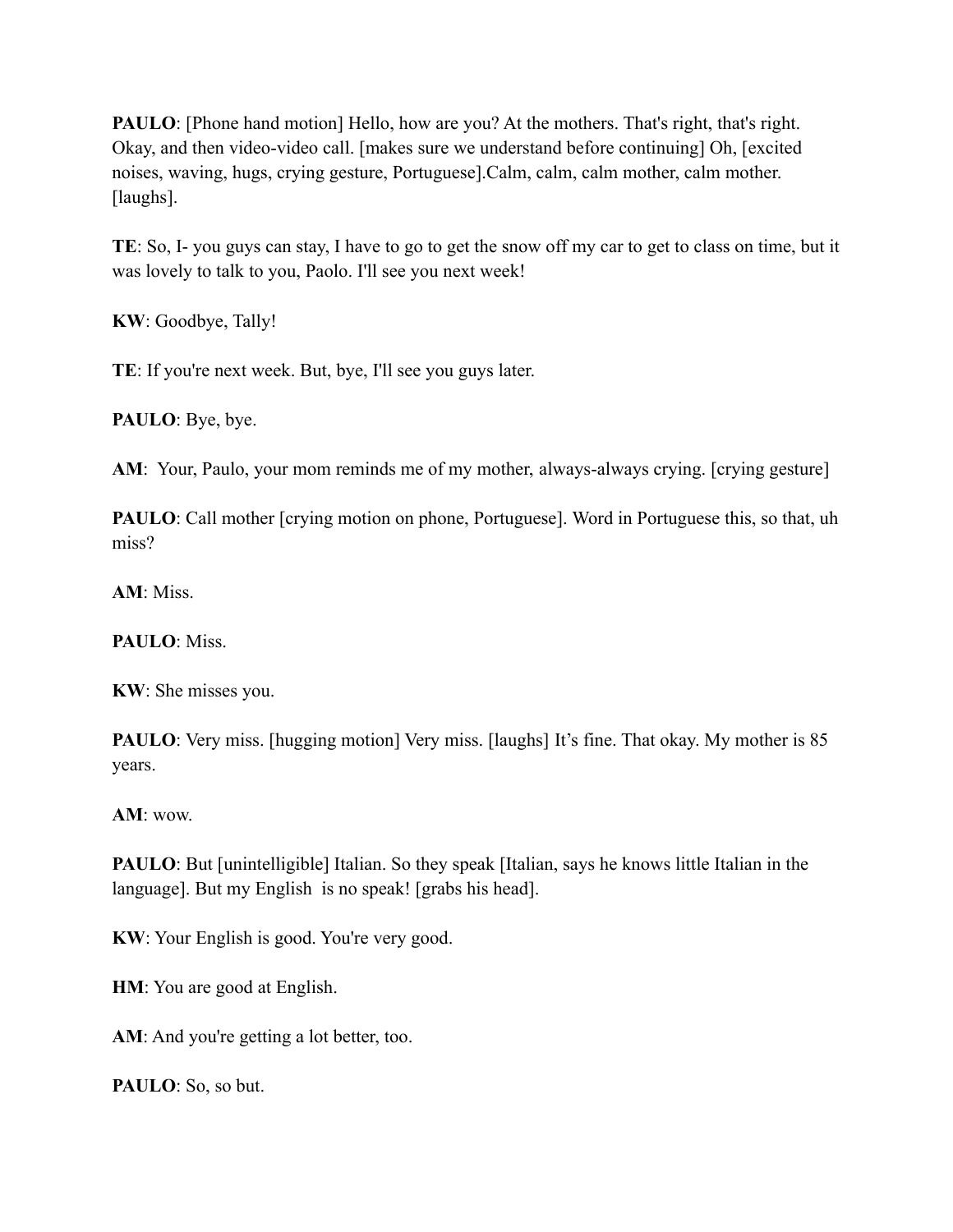**HM**: You're really easy to understand.

**PAULO**: What?

**HM**: You're really easy to understand.

**PAULO**: Ah [nods].

**KW**: You're working hard.

**PAULO**: Okay, thank, but this questions is finished okay? Or are there other questions?

AM: No, we finished the questions.

**PAULO**: Finished the questions that's why. Is this other day, the video call, call video other day, other questions?

**KW**: Yes. It's different questions.

**PAULO**: Different questions, different questions, yeah. Right. I don't know if this going to be [Portuguese]. [Holds up phone, laughs] This is saving my life! Oh my God. Avail-Availability.

**AM & KW**: Availability.

**PAULO**: Ah, On other day [translating Portuguese]. Can you let me know in advance?

**AM**: Yes.

**PAULO**: Okay.

**AM**: Karen gave me your number. So I will send you a reminder.

**PAULO**: Okay, my link today, no, no, [shaking hand] which problem. Okay. [translating Portuguese] Oh my god. I will search this. One job this week. [Portuguese] .This. I will look this weekend one job. My permit work [Portuguese].

AM: You're, you're going to look for work this week?

**PAULO**: That yes.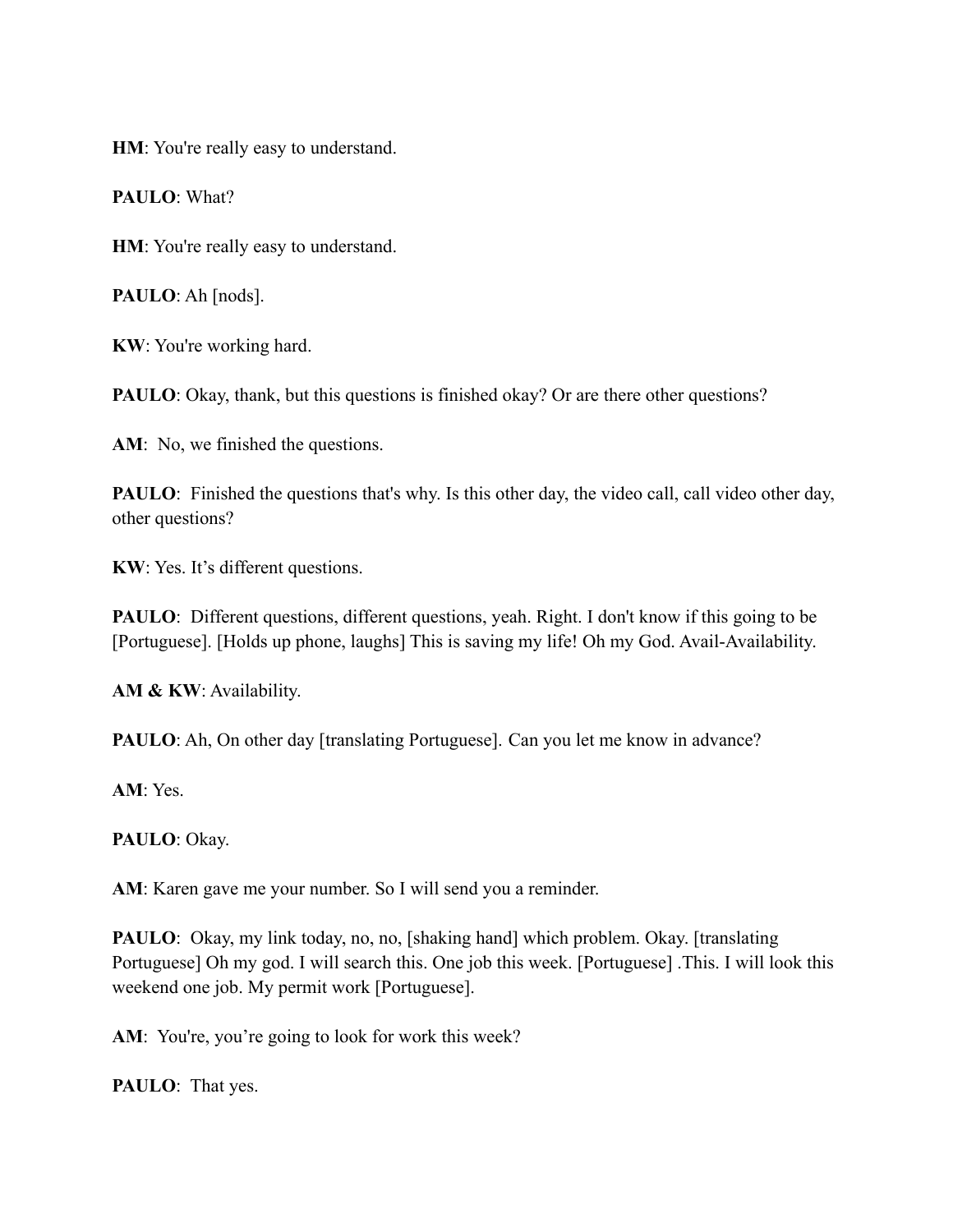**AM**: Very nice.

**PAULO**: But try and make communications. [translating Portuguese], I'm talking for you-you, Okay. That's right. Finish.

**AM**:Yep, yeah

**KW**: Do you have anything else to say, Paulo?

**PAULO**: No, no, no, no questions, no questions. More difficult to [unintelligible] questions.

**AM**: It is easy with the questions.

**PAULO**: I study more English, but then frost month is speaking more. Best to speak.

**KW**: I'm trying to learn Spanish, so I understand.

**PAULO**: Spanish!

**KW**: It's hard.

**PAULO**: [Spanish] America Latina speak English [Spanish] in Brazil speak Portuguese.

**KW**: Yeah, it's different. Yeah.

PAULO: Different. Okay, thank you. Thank you so much. Very good, very good. Bye bye.

**KW**: It was nice meeting you.

**AM**: Bye!

**PAULO**: Bye-bye!

**HM**: Aiden.

**AM**: Yes?

**HM**: I'm doing the transcript this week for Maddy and like Kaden and stuff because they've done a lot of them, so you can send it to me.